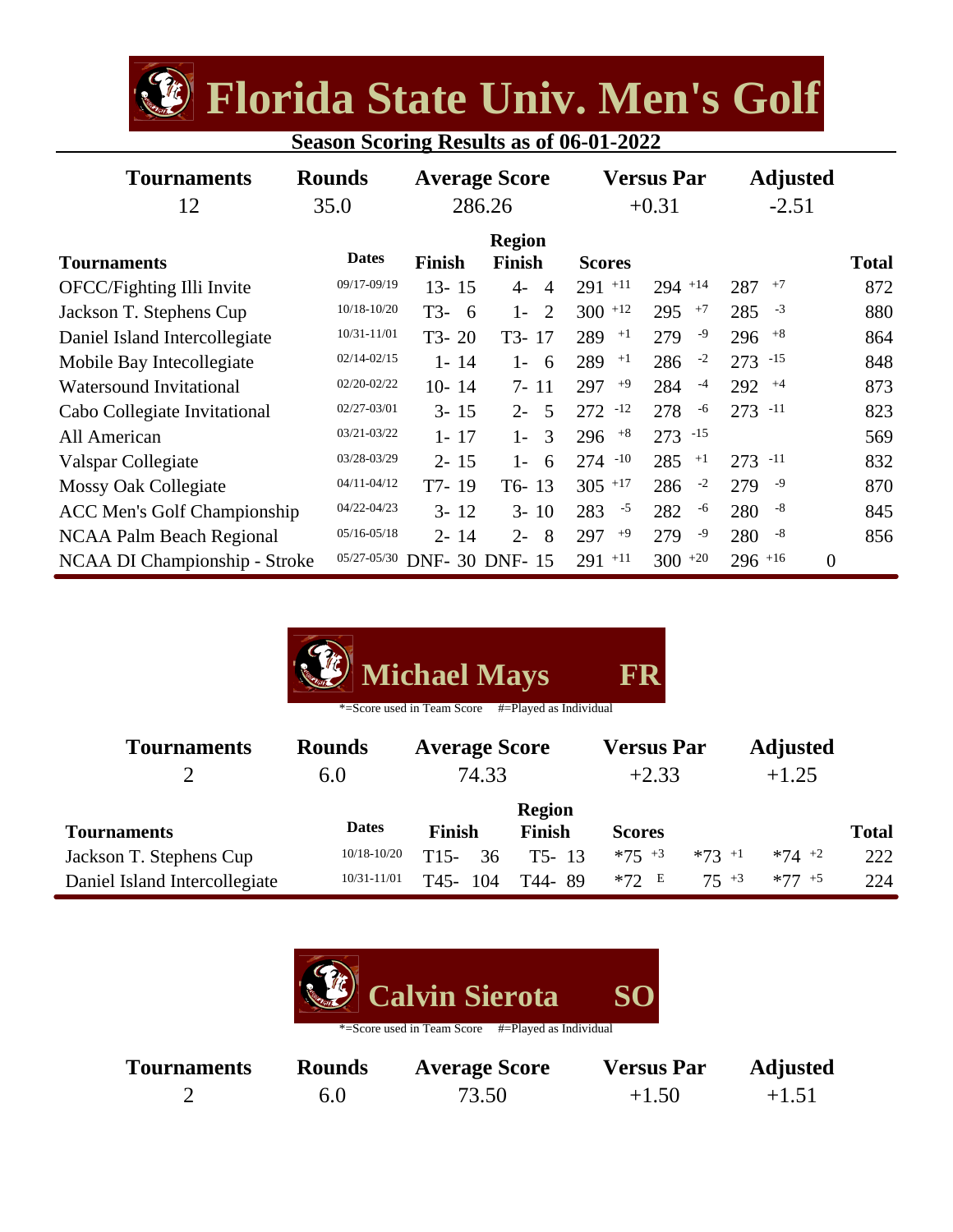|                                        |                 |               | <b>Region</b> |               |          |          |              |
|----------------------------------------|-----------------|---------------|---------------|---------------|----------|----------|--------------|
| <b>Tournaments</b>                     | <b>Dates</b>    | <b>Finish</b> | Finish        | <b>Scores</b> |          |          | <b>Total</b> |
| <sup>#</sup> Mobile Bay Intecollegiate | $02/14 - 02/15$ | $T13-80$      | $T6 - 35$     | $73 +1$       | $73 + 1$ | $68 - 4$ | 214          |
| Watersound Invitational                | 02/20-02/22     | $60 - 72$     | 45-56         | $79 + 7$      | $*72$ E  | $76 + 4$ |              |

| <b>Cole Anderson</b><br>FR<br>*=Score used in Team Score<br>#=Played as Individual |                 |                   |        |                                |                     |                     |            |                 |          |              |
|------------------------------------------------------------------------------------|-----------------|-------------------|--------|--------------------------------|---------------------|---------------------|------------|-----------------|----------|--------------|
| <b>Tournaments</b>                                                                 | <b>Rounds</b>   |                   |        | <b>Average Score</b>           |                     | <b>Versus Par</b>   |            | <b>Adjusted</b> |          |              |
| 9                                                                                  | 27.0            | 73.00             |        |                                | $+1.74$             |                     |            | $+0.98$         |          |              |
| <b>Tournaments</b>                                                                 | <b>Dates</b>    | <b>Finish</b>     |        | <b>Region</b><br><b>Finish</b> | <b>Scores</b>       |                     |            |                 |          | <b>Total</b> |
| OFCC/Fighting Illi Invite                                                          | 09/17-09/19     | $T51-$            | 81     | $T15 - 21$                     | $*75$ +5            | $*75 + 5$           | $*71$ +1   |                 |          | 221          |
| Mobile Bay Intecollegiate                                                          | 02/14-02/15     | T <sub>69</sub> - | 80     | $T33 - 35$                     | $81^{+9}$           | $*71 -1$            | 77         | $+5$            |          | 229          |
| Cabo Collegiate Invitational                                                       | 02/27-03/01     | $T31-$            | 78     | $T13 - 26$                     | $*68 - 3$           | $*72$ <sup>+1</sup> | $*70$      | $-1$            |          | 210          |
| All American                                                                       | 03/21-03/22     |                   | T3-100 | $T2 - 15$                      | $*76 + 4$           | $*66 - 6$           |            |                 |          | 142          |
| Valspar Collegiate                                                                 | 03/28-03/29     | T <sub>17</sub> - | 81     | T8-34                          | $*68 - 3$           | $*74 + 3$           | $*68 - 3$  |                 |          | 210          |
| <b>Mossy Oak Collegiate</b>                                                        | 04/11-04/12     | T98-              | 99     | T68-69                         | $79 + 7$            | $*74$ +2            | $82^{+10}$ |                 |          | 235          |
| <b>ACC Men's Golf Championship</b>                                                 | 04/22-04/23     | T <sub>22</sub> - | 57     | $T17-47$                       | $*71 -1$            | $*71 -1$            | $*72$      | E               |          | 214          |
| <b>NCAA Palm Beach Regional</b>                                                    | $05/16 - 05/18$ | T <sub>19</sub> - | 70     | $T16-43$                       | $*73$ <sup>+1</sup> | $*71 -1$            | 75         | $+3$            |          | 219          |
| <b>NCAA DI Championship - Stroke</b>                                               | 05/27-05/30     | T <sub>40</sub> - | 77     | $T16-36$                       | $*71$ <sup>+1</sup> | $*72 +2$            | $*74$      | $+4$            | $74 + 4$ | 291          |

| <b>Gray Albright</b><br>FR<br>#=Played as Individual<br>*=Score used in Team Score |               |               |                      |                   |           |                 |              |  |  |
|------------------------------------------------------------------------------------|---------------|---------------|----------------------|-------------------|-----------|-----------------|--------------|--|--|
| <b>Tournaments</b>                                                                 | <b>Rounds</b> |               | <b>Average Score</b> | <b>Versus Par</b> |           | <b>Adjusted</b> |              |  |  |
|                                                                                    | 3.0           |               | 74.33                | $+3.33$           |           | $+3.89$         |              |  |  |
|                                                                                    |               |               | <b>Region</b>        |                   |           |                 |              |  |  |
| <b>Tournaments</b>                                                                 | <b>Dates</b>  | <b>Finish</b> | <b>Finish</b>        | <b>Scores</b>     |           |                 | <b>Total</b> |  |  |
| <i>*</i> Valspar Collegiate                                                        | 03/28-03/29   | T68-<br>-81   | T30-34               | $75^{+4}$         | $76^{+5}$ | $72 + 1$        | 223          |  |  |



| <b>Tournaments</b> | <b>Rounds</b> | <b>Average Score</b> | <b>Versus Par</b> | <b>Adjusted</b> |
|--------------------|---------------|----------------------|-------------------|-----------------|
|                    | 35.0          | 71.46                | $-0.03$           | $-0.74$         |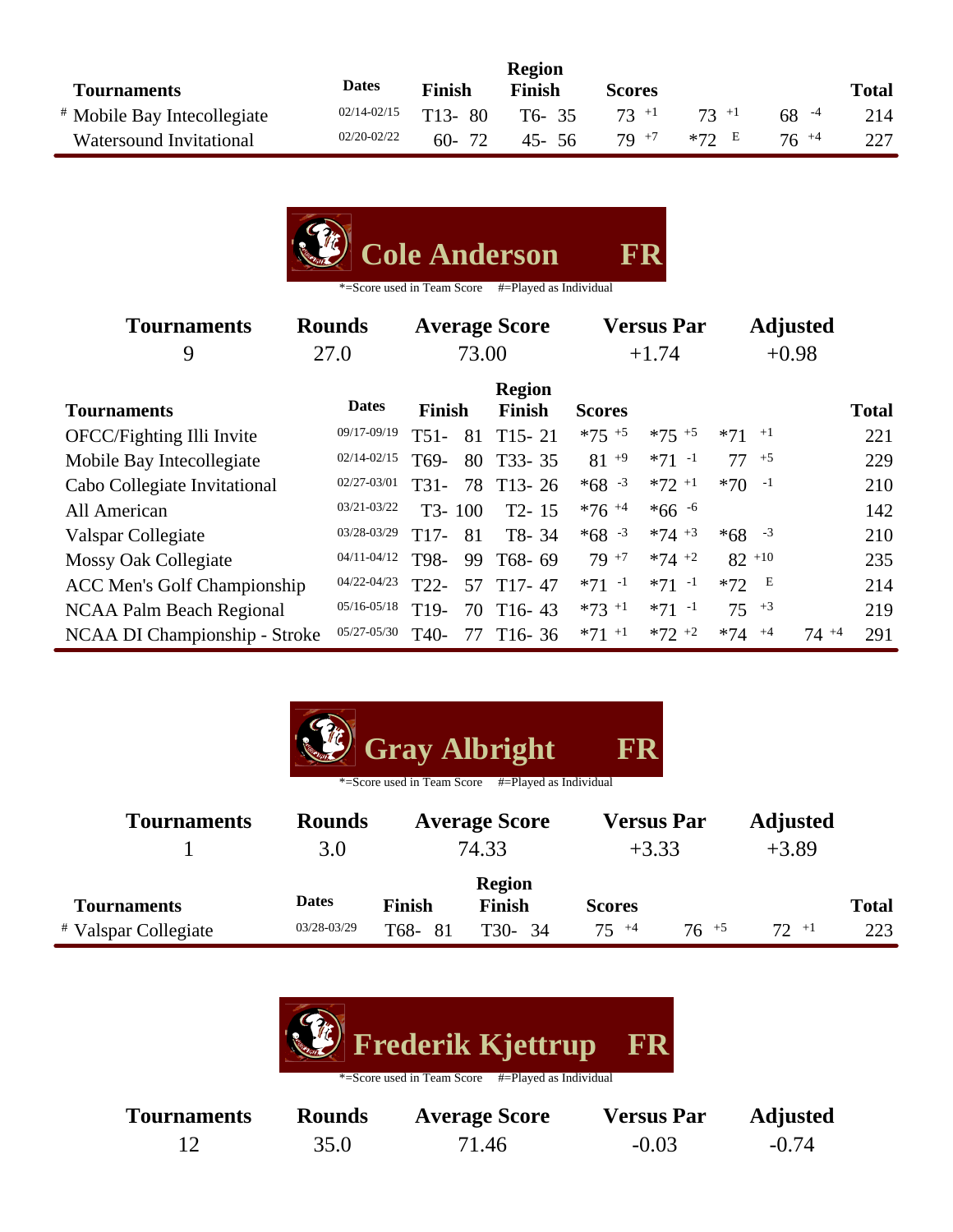|                                    |                 |                   |            | <b>Region</b>       |                     |               |               |                |              |
|------------------------------------|-----------------|-------------------|------------|---------------------|---------------------|---------------|---------------|----------------|--------------|
| <b>Tournaments</b>                 | <b>Dates</b>    | <b>Finish</b>     |            | <b>Finish</b>       | <b>Scores</b>       |               |               |                | <b>Total</b> |
| OFCC/Fighting Illi Invite          | 09/17-09/19     | $T20-$            | 81         | $T7-21$             | $*69 - 1$           | $*72$ +2      | $*73$ $*3$    |                | 214          |
| Jackson T. Stephens Cup            | $10/18 - 10/20$ | T8-               | 36         | $T2 - 13$           | $*73$ +1            | $*74$ +2      | $*74$ $*2$    |                | 221          |
| Daniel Island Intercollegiate      | 10/31-11/01     | $T2-$             | 104        | T <sub>2</sub> -89  | $*71 -1$            | $*70 -2$      | Е<br>$*72$    |                | 213          |
| Mobile Bay Intecollegiate          | $02/14 - 02/15$ | T <sub>18</sub> - | 80         | T9-35               | $*76$ <sup>+4</sup> | $*72 E$       | $-5$<br>$*67$ |                | 215          |
| <b>Watersound Invitational</b>     | $02/20 - 02/22$ | $3-$              | 72         | $3 - 56$            | E<br>$*72$          | $*67 - 5$     | Е<br>$*72$    |                | 211          |
| Cabo Collegiate Invitational       | 02/27-03/01     | $T5-$             | 78         | $2 - 26$            | $*68 - 3$           | $*67$<br>$-4$ | $-4$<br>$*67$ |                | 202          |
| All American                       | 03/21-03/22     |                   | $T1 - 100$ | $1 - 15$            | E<br>$*72$          | $*69 - 3$     |               |                | 141          |
| Valspar Collegiate                 | 03/28-03/29     | $2 -$             | 81         | $1 - 34$            | $*64 - 7$           | $*72 +1$      | $*64 - 7$     |                | 200          |
| Mossy Oak Collegiate               | $04/11 - 04/12$ | T <sub>54</sub> - | 99         | T <sub>40</sub> -69 | $*77 + 5$           | $*70 -2$      | $*74$ $*2$    |                | 221          |
| <b>ACC Men's Golf Championship</b> | 04/22-04/23     | $T13-$            | 57         | $T11 - 47$          | E<br>$*72$          | $*69 - 3$     | $*70 - 2$     |                | 211          |
| NCAA Palm Beach Regional           | $05/16 - 05/18$ | $T25-$            | 70         | $T18-43$            | $*75$ +3            | $*73 + 1$     | $*73$ +1      |                | 221          |
| NCAA DI Championship - Stroke      | 05/27-05/30     | DNF-              |            | $0$ DNF-<br>-0      | $*74 + 4$           | $*77$ +7      | $80^{+10}$    | $\overline{0}$ |              |

| Connor Futrell SR |  |
|-------------------|--|
|                   |  |

| <b>Tournaments</b>            | <b>Rounds</b>   | <b>Average Score</b>     |               | <b>Versus Par</b> |           | <b>Adjusted</b> |              |
|-------------------------------|-----------------|--------------------------|---------------|-------------------|-----------|-----------------|--------------|
|                               | 6.0             | 75.00                    |               | $+3.00$           |           | $+1.92$         |              |
|                               |                 |                          | <b>Region</b> |                   |           |                 |              |
| <b>Tournaments</b>            | <b>Dates</b>    | <b>Finish</b>            | <b>Finish</b> | <b>Scores</b>     |           |                 | <b>Total</b> |
| Jackson T. Stephens Cup       | $10/18 - 10/20$ | T8-<br>36                | $T2 - 13$     | $78^{+6}$         | $75 + 3$  | $-4$<br>$*68$   | 221          |
| Daniel Island Intercollegiate | 10/31-11/01     | T <sub>63</sub> -<br>104 | T59-89        | $76^{+4}$         | $*69 - 3$ | $84$ +12        | 229          |



| <b>Tournaments</b>             | <b>Rounds</b>   |                   | <b>Average Score</b>           |               | <b>Versus Par</b> | <b>Adjusted</b> |              |
|--------------------------------|-----------------|-------------------|--------------------------------|---------------|-------------------|-----------------|--------------|
| 12                             | 35.0            |                   | 72.46                          |               | $+0.97$           | $+0.26$         |              |
| <b>Tournaments</b>             | <b>Dates</b>    | <b>Finish</b>     | <b>Region</b><br><b>Finish</b> | <b>Scores</b> |                   |                 | <b>Total</b> |
| OFCC/Fighting Illi Invite      | 09/17-09/19     | T64-              | $19 - 21$<br>81                | $77+7$        | $*75 + 5$         | $*73 + 3$       | 225          |
| Jackson T. Stephens Cup        | $10/18 - 10/20$ | T8-               | 36<br>$T2 - 13$                | $*75 + 3$     | $*74$ +2          | $*72 E$         | 221          |
| Daniel Island Intercollegiate  | 10/31-11/01     | $T16-104$         | $T15-89$                       | $*73 + 1$     | $*69 - 3$         | $*76 + 4$       | 218          |
| Mobile Bay Intecollegiate      | $02/14 - 02/15$ | T <sub>13</sub> - | 80<br>$T6 - 35$                | $*72 E$       | $*73 +1$          | $*69 - 3$       | 214          |
| <b>Watersound Invitational</b> | 02/20-02/22     | T <sub>56</sub> - | 72<br>T41-56                   | $*76 + 4$     | $76^{+4}$         | $*74 + 2$       | 226          |
| Cabo Collegiate Invitational   | 02/27-03/01     | $T10-$            | 78<br>$5 - 26$                 | $*68 - 3$     | $*68 - 3$         | $*69 -2$        | 205          |
| All American                   | 03/21-03/22     | $T43 - 100$       | $9 - 15$                       | $*74 +2$      | $77+5$            |                 | 151          |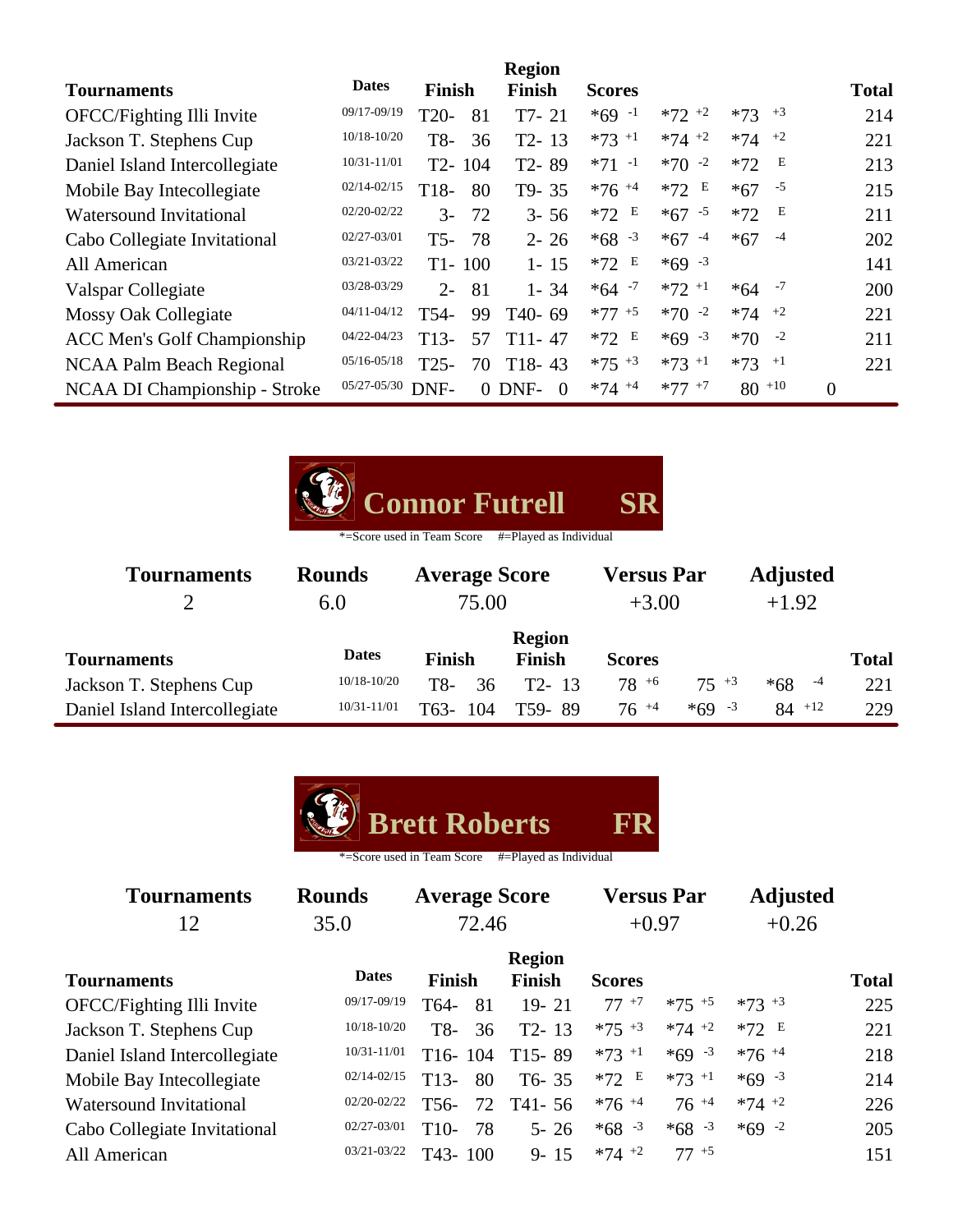|                                    |                      |               |      | <b>Region</b>        |               |           |           |              |
|------------------------------------|----------------------|---------------|------|----------------------|---------------|-----------|-----------|--------------|
| <b>Tournaments</b>                 | <b>Dates</b>         | <b>Finish</b> |      | Finish               | <b>Scores</b> |           |           | <b>Total</b> |
| Valspar Collegiate                 | 03/28-03/29          | T37-          | 81   | $T18-34$             | $*71$ E       | $75 + 4$  | $*69 - 2$ | 215          |
| Mossy Oak Collegiate               | 04/11-04/12          | T31-          | 99   | $T23 - 69$           | $*78 + 6$     | $*72 E$   | $*67 - 5$ | 217          |
| <b>ACC Men's Golf Championship</b> | 04/22-04/23          | $Q_{-}$       | - 57 | $8 - 47$             | $*69 - 3$     | $*69 - 3$ | $*71 -1$  | 209          |
| NCAA Palm Beach Regional           | $05/16 - 05/18$      |               | 70   | $1 - 43$             | $*74$ +2      | $*68 - 4$ | $*67 - 5$ | 209          |
| NCAA DI Championship - Stroke      | $05/27 - 05/30$ DNF- |               |      | $0$ DNF-<br>$\Omega$ | $76^{+6}$     | $*76 + 6$ | $*74 + 4$ |              |



| <b>Tournaments</b><br>11       | <b>Rounds</b><br>33.0 | <b>Average Score</b><br>72.15 |                                | <b>Versus Par</b><br>$+0.76$ |           | <b>Adjusted</b><br>$-0.17$ |                  |
|--------------------------------|-----------------------|-------------------------------|--------------------------------|------------------------------|-----------|----------------------------|------------------|
| <b>Tournaments</b>             | <b>Dates</b>          | <b>Finish</b>                 | <b>Region</b><br><b>Finish</b> | <b>Scores</b>                |           |                            | <b>Total</b>     |
| OFCC/Fighting Illi Invite      | 09/17-09/19           | T39-                          | $T12 - 21$<br>81               | $*73 + 3$                    | $*73 + 3$ | $*73 + 3$                  | 219              |
| Jackson T. Stephens Cup        | 10/18-10/20           | $T15-$                        | 36<br>$T5 - 13$                | $*77$ +5                     | $*74$ +2  | $*71 -1$                   | 222              |
| Daniel Island Intercollegiate  | 10/31-11/01           | T7-104                        | T7-89                          | $*73$ <sup>+1</sup>          | $*71 -1$  | $*71 -1$                   | 215              |
| Mobile Bay Intecollegiate      | $02/14 - 02/15$       | $3-$                          | 80<br>$2 - 35$                 | $*72 E$                      | $*70 -2$  | $*67 - 5$                  | 209              |
| <b>Watersound Invitational</b> | 02/20-02/22           | T44-                          | 72<br>T <sub>34</sub> -56      | $*76$ <sup>+4</sup>          | $*74$ +2  | $*73$ <sup>+1</sup>        | 223              |
| Cabo Collegiate Invitational   | 02/27-03/01           | $T12-$                        | 78<br>$T6-26$                  | $*68 - 3$                    | $*71 E$   | $*67 - 4$                  | 206              |
| All American                   | 03/21-03/22           | $T5-100$                      | $4 - 15$                       | $*76 + 4$                    | $*67 - 5$ |                            | 143              |
| Valspar Collegiate             | 03/28-03/29           | T37-                          | 81<br>$T18-34$                 | $*71$ E                      | $*71$ E   | $73^{+2}$                  | 215              |
| Mossy Oak Collegiate           | 04/11-04/12           | T37-                          | T28-69<br>99                   | $*75 + 3$                    | $77 + 5$  | $*66 - 6$                  | 218              |
| NCAA Palm Beach Regional       | $05/16 - 05/18$       | T8-                           | $T8-43$<br>70                  | $77^{+5}$                    | $*67 - 5$ | $*70 -2$                   | 214              |
| NCAA DI Championship - Stroke  | 05/27-05/30           | T61-                          | $T27 - 36$<br>77               | $*73 + 3$                    | $*75$ +5  | $*71$ <sup>+1</sup>        | $78^{+8}$<br>297 |



| <b>Tournaments</b>           | <b>Rounds</b>   | <b>Average Score</b> |                  | <b>Versus Par</b>   |           | <b>Adjusted</b> |              |
|------------------------------|-----------------|----------------------|------------------|---------------------|-----------|-----------------|--------------|
| 10                           | 28.0            | 72.21                |                  | $+0.79$             |           | $+0.23$         |              |
|                              |                 |                      | <b>Region</b>    |                     |           |                 |              |
| <b>Tournaments</b>           | <b>Dates</b>    | <b>Finish</b>        | <b>Finish</b>    | <b>Scores</b>       |           |                 | <b>Total</b> |
| OFCC/Fighting Illi Invite    | 09/17-09/19     | 81<br>$T35-$         | $11 - 21$        | $*74$ +4            | $*74 + 4$ | $*70E$          | 218          |
| Mobile Bay Intecollegiate    | $02/14 - 02/15$ | $T23-$               | $T13 - 35$<br>80 | $*69 - 3$           | $77+5$    | $*70 -2$        | 216          |
| Watersound Invitational      | 02/20-02/22     | T <sub>23</sub> -    | $T17 - 56$<br>72 | $*73$ <sup>+1</sup> | $*71 -1$  | $*73$ +1        | 217          |
| Cabo Collegiate Invitational | 02/27-03/01     | T42-                 | 78<br>$T17-26$   | $70 - 1$            | $*72 + 1$ | 71 E            | 213          |
| All American                 | $03/21 - 03/22$ | 100<br>$T11-$        | $5 - 15$         | $*74$ +2            | $*71 -1$  |                 | 145          |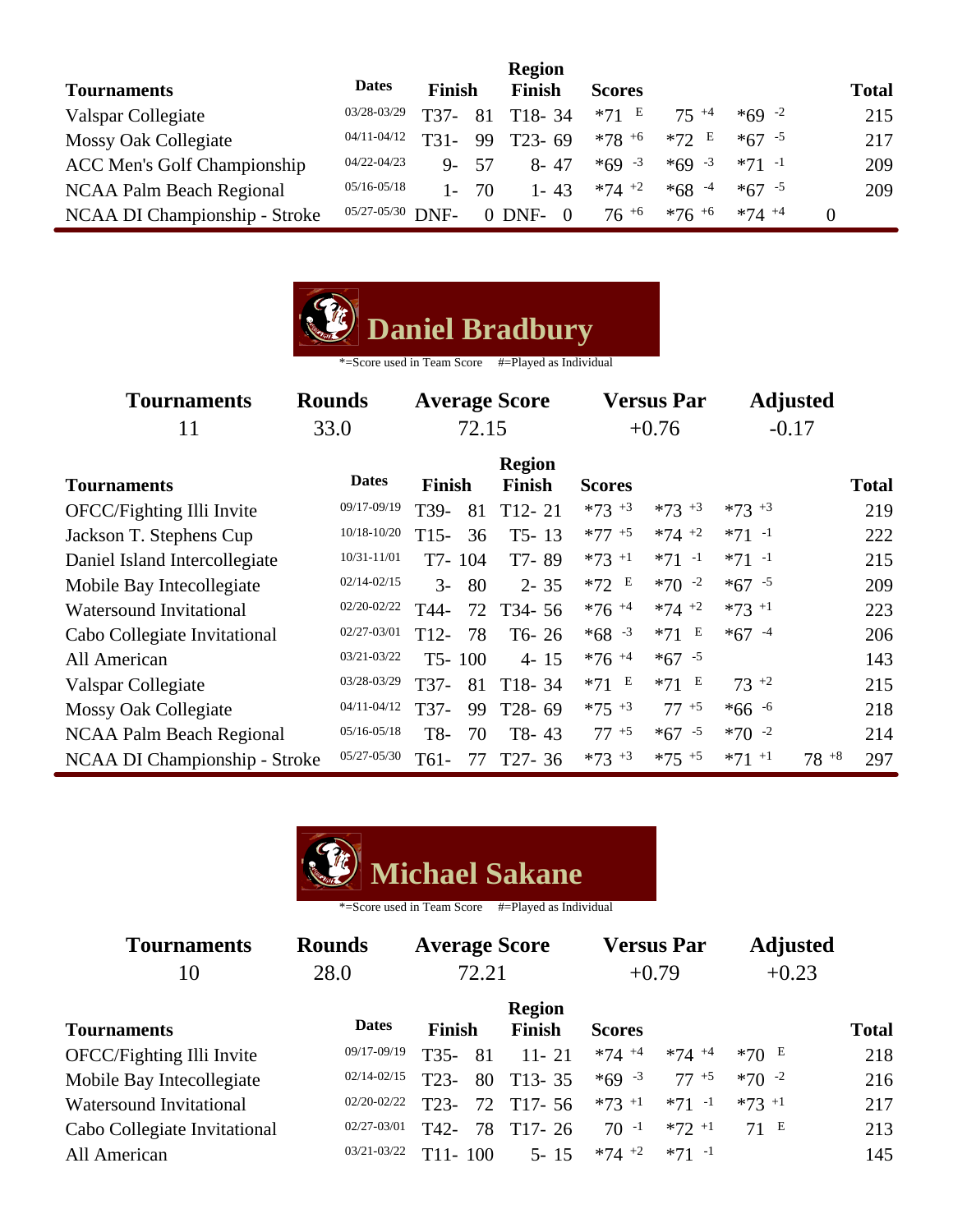|                                    |                      |                   |    | <b>Region</b>          |               |           |           |              |
|------------------------------------|----------------------|-------------------|----|------------------------|---------------|-----------|-----------|--------------|
| <b>Tournaments</b>                 | <b>Dates</b>         | <b>Finish</b>     |    | <b>Finish</b>          | <b>Scores</b> |           |           | <b>Total</b> |
| Valspar Collegiate                 | 03/28-03/29          | T22               | 81 | $T11 - 34$             | $*71 E$       | $*68 - 3$ | $*72 + 1$ | 211          |
| Mossy Oak Collegiate               | 04/11-04/12          | T31-              |    | 99 T <sub>23</sub> -69 | $*75 + 3$     | $*70 - 2$ | $*72 E$   | 217          |
| <b>ACC Men's Golf Championship</b> | 04/22-04/23          | $T13-$            |    | 57 T11-47              | $*71 -1$      | $*73$ +1  | $*67 - 5$ | 211          |
| NCAA Palm Beach Regional           | $05/16 - 05/18$      | T <sub>30</sub> - | 70 | $T21 - 43$             | $*75$ $+3$    | $79^{+7}$ | $*70 - 2$ | 224          |
| NCAA DI Championship - Stroke      | $05/27 - 05/30$ DNF- |                   |    | $0$ DNF-<br>$\Omega$   | $*73 + 3$     | $*77 + 7$ |           |              |

| <b>D</b> Patrick McCann | FR |
|-------------------------|----|
|                         |    |

| <b>Tournaments</b><br>5                   | <b>Rounds</b><br>13.0 | <b>Average Score</b><br>72.85 |                                | <b>Versus Par</b><br>$+1.46$ |                | <b>Adjusted</b><br>$+1.95$ |              |
|-------------------------------------------|-----------------------|-------------------------------|--------------------------------|------------------------------|----------------|----------------------------|--------------|
| <b>Tournaments</b>                        | <b>Dates</b>          | <b>Finish</b>                 | <b>Region</b><br><b>Finish</b> | <b>Scores</b>                |                |                            | <b>Total</b> |
| <sup>#</sup> Mobile Bay Intecollegiate    | $02/14 - 02/15$       | T37-80                        | $T18-35$                       | 72 E                         | $71 - 1$       | $76^{+4}$                  | 219          |
| <sup>#</sup> Cabo Collegiate Invitational | 02/27-03/01           | T24-78                        | $11 - 26$                      | $68 - 3$                     | $69 - 2$       | 71 E                       | 208          |
| <i>*</i> Valspar Collegiate               | 03/28-03/29           | $36 - 81$                     | $17 - 34$                      | $72 + 1$                     | $70 - 1$       | $72+1$                     | 214          |
| <b>ACC Men's Golf Championship</b>        | 04/22-04/23           | $56 - 57$                     | $46 - 47$                      | $75 + 3$                     | $78^{+6}$      | $76^{+4}$                  | 229          |
| NCAA DI Championship - Stroke             | 05/27-05/30           | DNF-<br>0                     | DNF-<br>$\Omega$               | $\Omega$                     | $\overline{0}$ | $*77$ $*7$<br>0            |              |